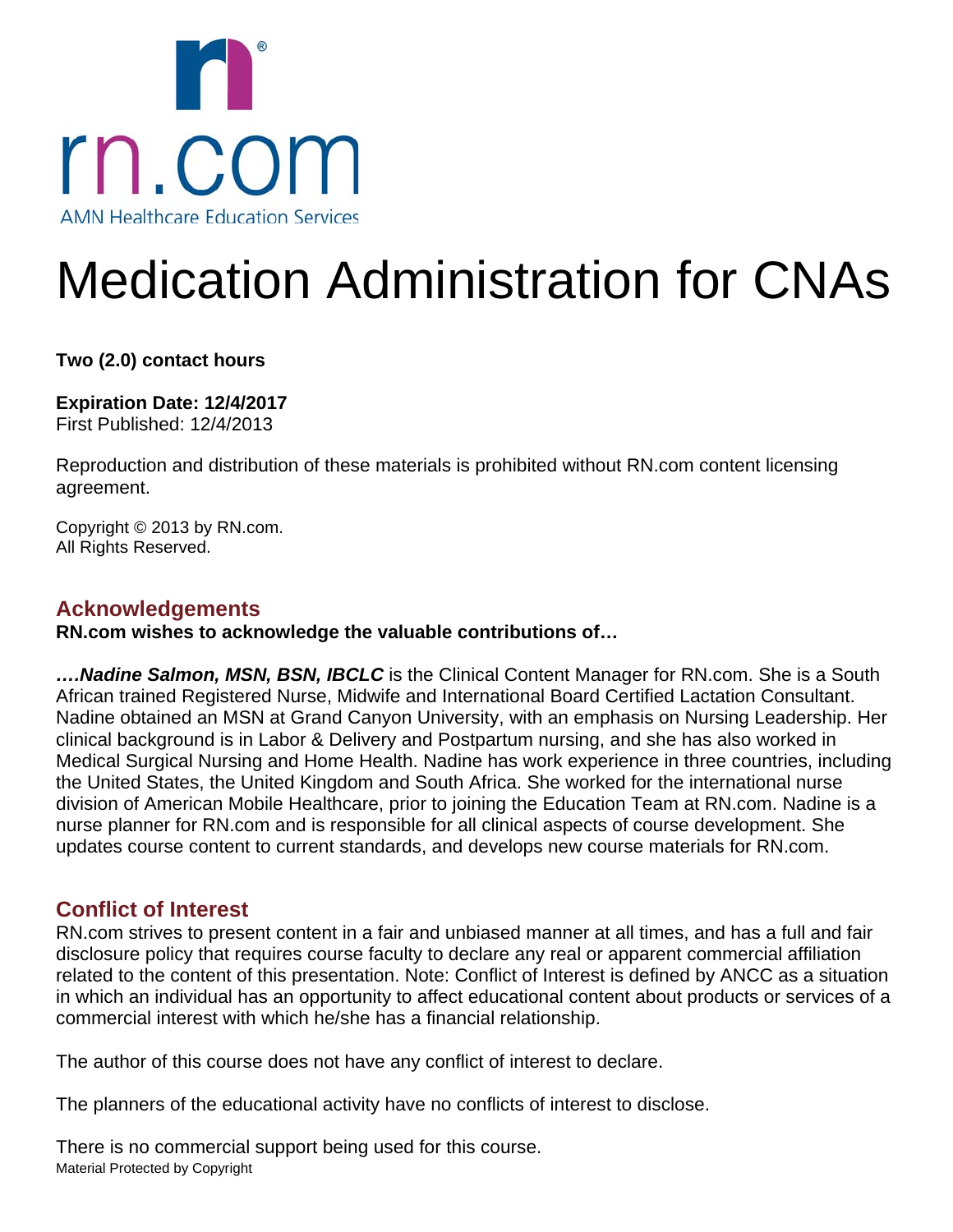## **Purpose & Objectives**

The purpose of this course is to enable the Certified Nursing Assistant (CNA) to safely assist patients in administering medications. Principles of medication safety will be reviewed.

After successful completion of this course, you will be able to:

- 1. Discuss the principles of safe medication administration (including the 6 Rights of Medication Administration).
- 2. Describe the medication administration procedure and importance of documentation.
- 3. Review medication considerations in the elderly, allergies and drug interactions.
- 4. Discuss medication safety and the National Patient Safety Goals (NPSGs) relating to medication safety.
- 5. Define medication errors, High-Alert Drugs, Look Alike / Sound Alike drugs and adverse drug events.

## **Glossary**

#### **Adverse Drug Event**

Any event in which the use of a medication, a device, or a special nutritional product (for example, infant formula) may have caused harm to a patient.

#### **Adverse Event**

An injury caused by medical personnel.

#### **Allergies**

A bad immune response by the body to a substance to which it is hypersensitive.

#### **High-Alert Drugs**

High-alert medications are drugs that have a high risk of causing patient harm if used in error.

#### **Look Alike/Sound Alike Drugs**

Some medications can look or sound like other drug names, which may lead to potentially harmful medication errors.

## **Medical Error**

The failure of a planned action to be completed as intended.

#### **National Patient Safety Goals (NPSGs)**

Are goals for the safe administration of medication, to decrease medication errors. These goals were developed by The Joint Commission (TJC) to help accredited organizations address specific areas of concern in regards to patient safety.

#### **Near Miss**

An incident or error that hospital personnel caused, but did not result in an injury to the patient this time.

#### **Sentinel Event**

An unexpected event that caused death or serious injury to a patient.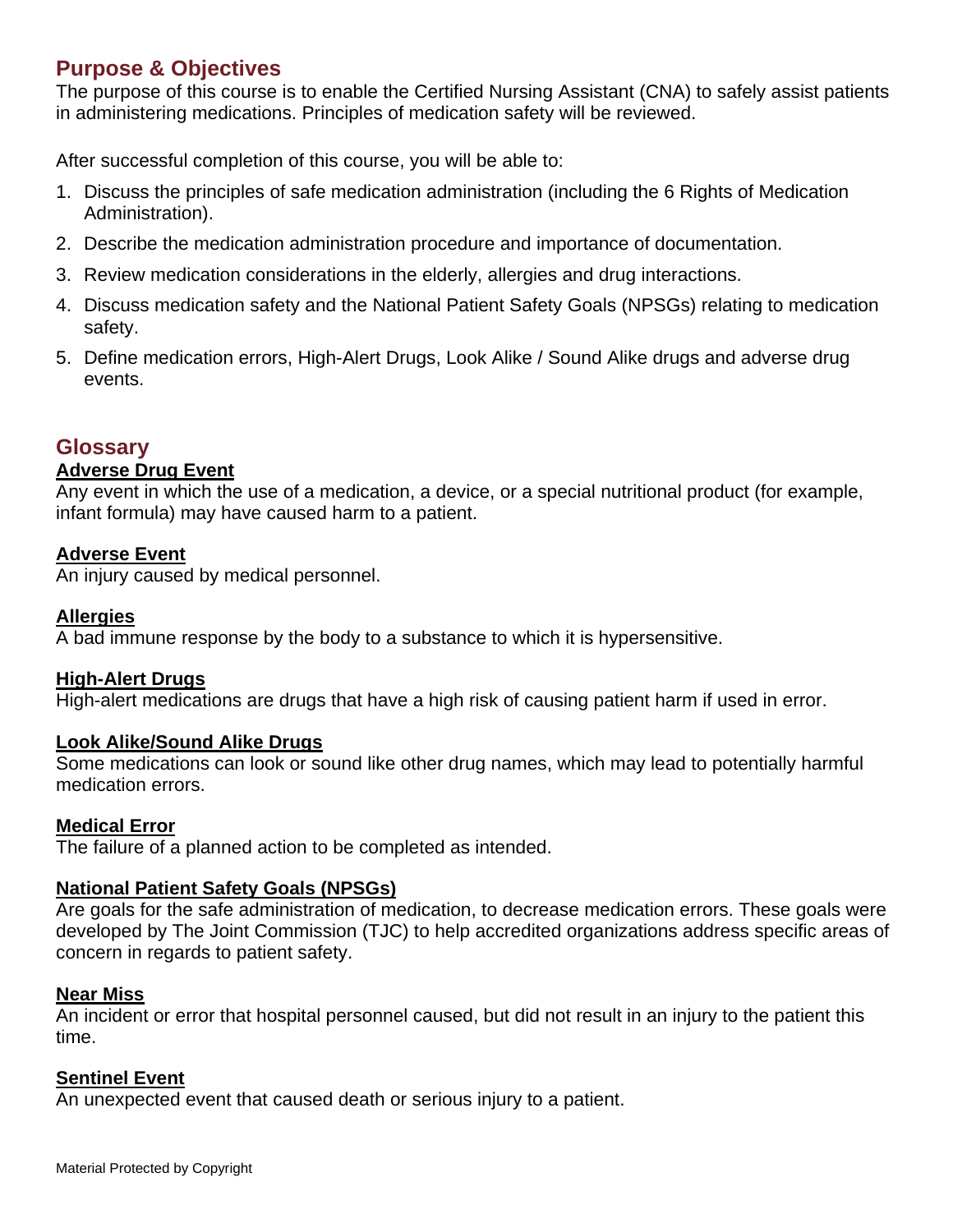## **Introduction**

The CNA's essential responsibilities can be divided into 3 C's, namely the provision of Care, Comfort, and Communication. The CNA is an important part of the healthcare team, and provides a valuable service by performing routine patient care, providing for the comfort of the patient and communicating with the RN according to set policies and procedures.

Ensuring the comfort of the patient is a large part of the CNA's scope of practice. Assisting patients with their administration of medications helps to improve the comfort and general well-being of the patient.

The responsibilities of a CNA vary greatly from state to state. Always be familiar with the scope of practice in your own state. Registered nurses may delegate medication administration tasks to CNA's in certain states, if the CNA's training and competence to perform the task have been well established. It is your responsibility to inform the supervising RN of your particular skills and training, so that you can perform tasks that are within your legally protected scopes of practice.

A CNA who possesses the proper education, training and experience may in fact administer certain medications to patients, under the supervision of the delegating nurse.

Communicating patient needs and procedures completed is also a critical part of the CNA's job responsibility. Timely and accurate reporting is a key element in avoiding errors in patient treatment. The CNA must be skillful in accurate and thorough observation, documentation and reporting.

#### **More Info**

#### **The CNA's scope of practice refers to the tasks within his or her certified skill set. It is important to know one's scope of practice as defined by your state and your facility.**

## **Scope of Practice**

The administration of specific medications can be delegated to a CNA if the CNA has received training in medication administration, is competent to administer certain medications and has adequate supervision by an RN.

Drugs that may be appropriate for a CNA to administer may include:

- 1. Oral, topical, suppository, eye drops, ear drops
- 2. Single dose immunizations administered intramuscularly in the deltoid muscle; and
- 3. Intradermal injections for allergy testing

(Department of Veterans Affairs [DVA], 2013).

Drugs that are not appropriate for administration by a CNA include:

- 1. Any controlled substance
- 2. Experimental drugs
- 3. Medications requiring dosage adjustments or calculation of dosages
- 4. Medications requiring specialized training
- 5. Intravenous (IV) Administration, IV Drips (infusions) or IV Push drugs, unless the CNA is certified in IV therapy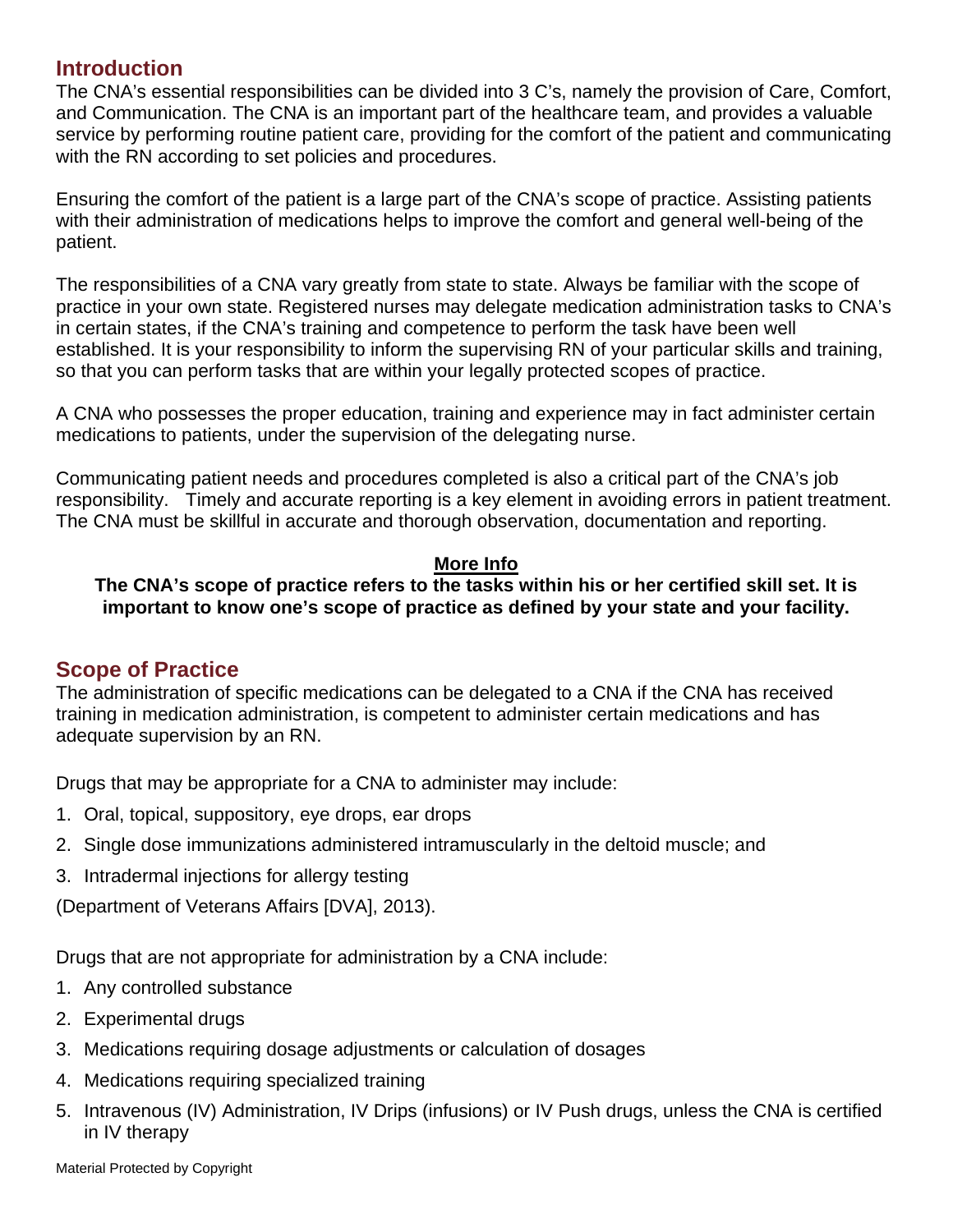- 6. High Alert Medications
- 7. Administration of medications to patients who are deemed medically unstable

#### **Check with your facility and Nursing Board to see if your scope of practice allows you to administer the medications listed.**

## **Test Yourself**

A CNA can administer cancer drugs (chemotherapy).

A. True **B. False- Correct!** 

**Rational: Chemotherapeutic drugs usually require dosage calculations. An RN is required to administer chemotherapy.** 

## **Additional Training and Certification**

Numerous states now allow CNAs to be specially trained and pass medications. In light of the licensed nursing shortage, many states are adopting special programs to train certified nursing assistants or CNAs to perform sophisticated medical duties and take on highly complex responsibilities in patient care. Although not all states have stepped-up and designed extended training for higher achieving CNAs, many are currently enacting legislation and are expecting their board of nursing to comply with state-approved programs and certification examinations. CNA specialists enjoy higher salaries and more diverse duties and interesting assignments.

See below for states that allow CNAs to administer certain medications, after the completion of additional training and certification in medication administration:

- Arizona
- Arkansas
- California
- Colorado
- Connecticut
- Florida
- Georgia
- Indiana
- Iowa
- Kansas
- Kentucky
- Louisiana
- **Maine**
- Maryland
- Massachusetts
- Minnesota
- Missouri
- Montana
- Nebraska
- New Hampshire
- New Jersey
- New Mexico
- New York
- North Carolina
- North Dakota
- Oregon
- South Carolina
- South Dakota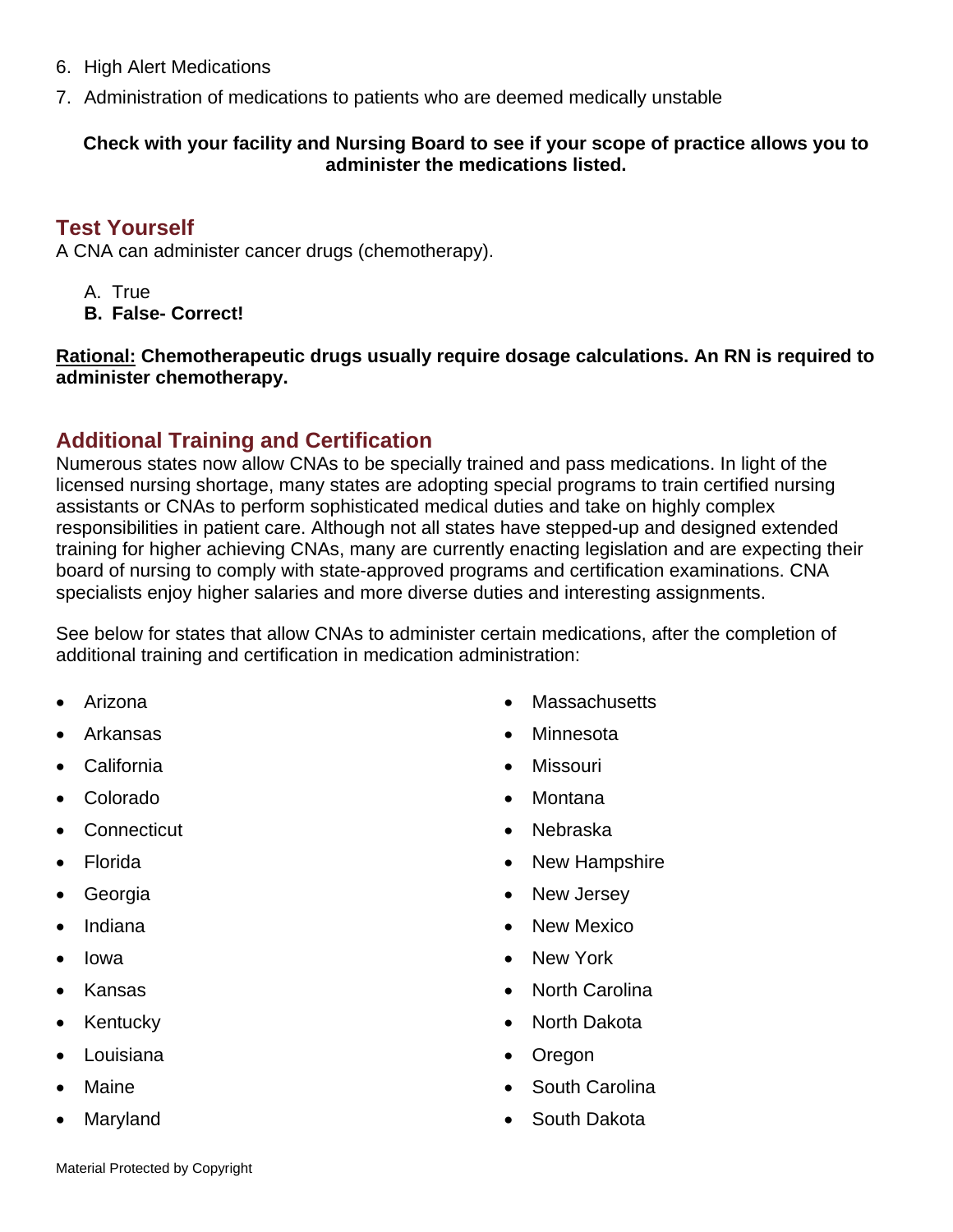- Texas
- Virginia
- West Virginia

• Wisconsin

(FindCNAClasses.com, 2013)

## **Medication Administration**

Assisting your patient to take medications safely is an important task that requires critical thinking, good observation skills and excellent documentation. At all times, the safety and wellbeing of the patient is of the greatest importance. You are responsible for a patient's safety and must never administer a drug that you do not know what the side effects and possible drug interactions are.

Some states do not allow nursing assistants to administer nebulizers or injections. The RN is responsible for delegating correctly, but if you ever feel concerned about your ability to perform a medication administration task for any reason or need more information, it is your responsibility to let the RN know.

 **If you are ever uncomfortable with administering a particular drug, share your concern with the RN. If you are still uncomfortable after talking to your RN, talk to another supervisor.**

# *Please note!*

**Do not feel pressure to complete a task that has been delegated to you if you think it is beyond your scope of practice!** 

## **Principles of Medication Administration**

There are 6 important principles to follow when administering medication that all healthcare professionals should follow carefully. Always remember the following 6 "Rights" of medication administration to safely dispense medication to your patient.

The 6 rights of medication administration are listed below. Click each link below to see the description:

#### 1. **Right Drug:**

Drugs can be referred to by their generic or brand name, which can be very confusing. Always compare the order for the drug on the Medication Administration Record (MAR) with the actual label of the drug, and the order on the Physician's Order Form. If the two do not match exactly, call the RN for further assistance. Some medications have names that look and sound similar to other meds but are very different, and can cause fatal outcomes if given by mistake.

#### 2. **Right Dosage:**

Dosage is the strength of the medication and the amount to be given. Compare the dosage prescribed on the MAR with the Physician's order and the pharmacy label. The two should match exactly. If not, contact the RN.

#### 3. **Right Time:**

The drug must be given as close to the time it is ordered to be given as possible. Medications should not be given more than 30 minutes before the scheduled time or 30 minutes after the scheduled time. Some drugs have special instructions such as give before or after meals, or at bedtime. PRN medications are only to be given when needed.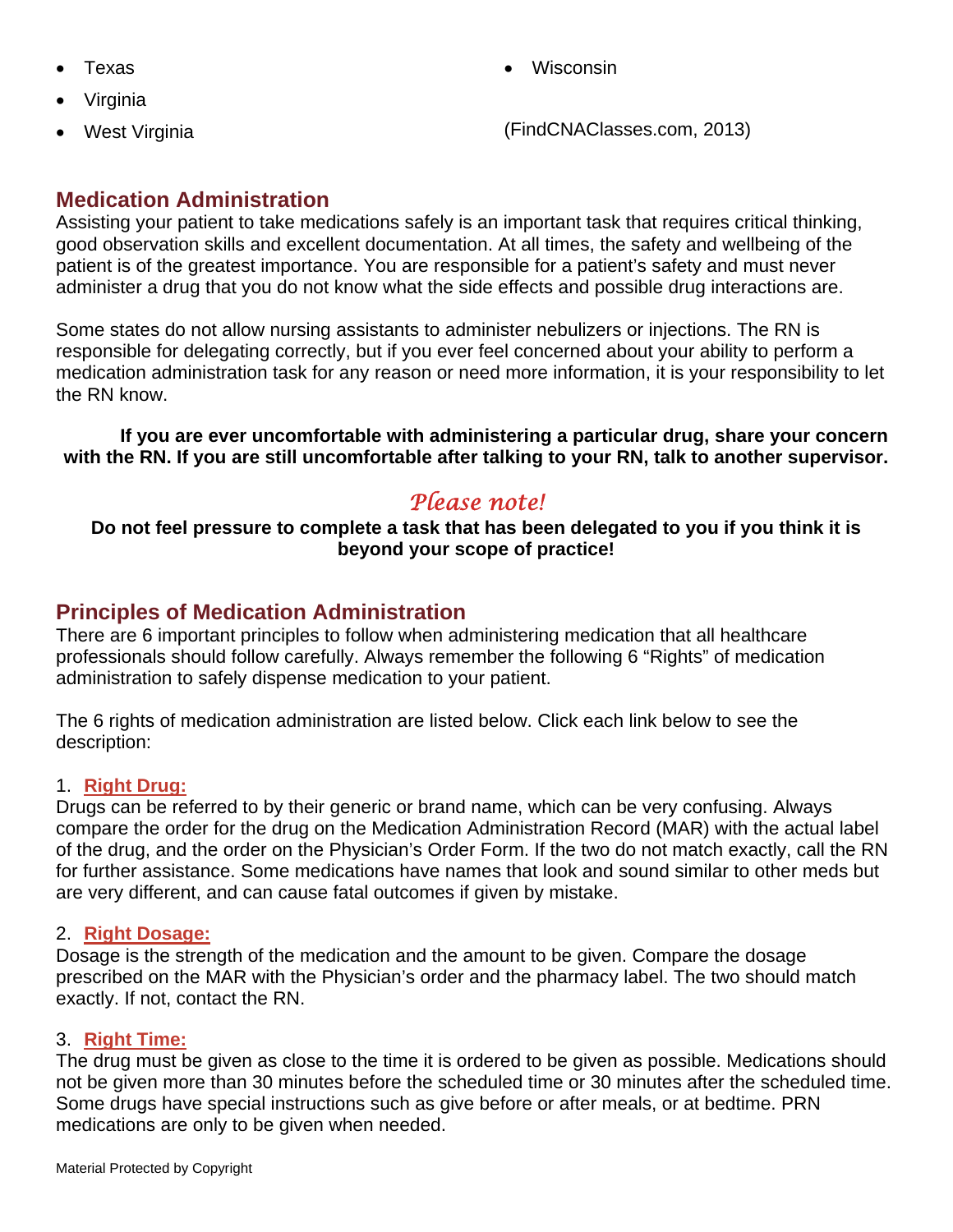#### 4**. Right Route:**

The oral route is the medication route most commonly used, but there can be other routes of administration. Be sure you are trained to administer drugs by any other route. If you are unsure of the procedure for administering a drug, always talk to your RN. Remember that if your patient is nauseated, oral medication may not be effective if the patient vomits after administration.

#### 5. **Right Patient:**

Always double-check your patient's identity by checking the patient's name and patient ID number on the wrist-band, verbally confirming the identity of the patient (when possible) , and comparing the patient name and ID number to the medication order/MAR. Never use the patient's room number as a method of confirming a patient's identity as room numbers can change.

#### 6. **Right Documentation:**

After you have administered the medication, it is very important to write / record it in the MAR, and sign the MAR at the bottom. Always be sure that you are documenting for the right patient. You will also need to document the medication administration in the patient's chart. The patient's medical record is a legal document, and according to a court of law, if something is not documented, then it is assumed that it was not done.

## **The Medication Administration Procedure**

Before beginning the process of preparing a medication for your patient, wash your hands according to your facility's Policy & Procedures. On entering the patient's room, announce yourself and the reason for your visit. Checking the patient's vital signs is good practice before administering medications. If the patient's heart rate (pulse), blood pressure or respiratory rate is different to their baseline values, discuss your findings with the nurse before administering any medication.

Before preparing any medication, check the order on the Physician's Order Form, and check the patient's medical record for any allergies before administering any medication. Discuss the medication with the patient and inform them of the type of medication you will be giving to them, and the reason for the medication.

Never leave medication at the bedside.

## **Did You Know?**

**Question any order that you think may be incorrect. As a healthcare professional, you are responsible for your own actions.** 

## **Preparing the Medication**

Do not prepare the medications until the patient is ready to accept it. Only dispense medications that are stored in clearly marked containers. Do not use liquid medication that is cloudy or medications that have changed from the original color. Always check the expiry date and administer the medication as prescribed. If the medication is dropped, follow your facility's guidelines for disposal and documentation.

Document the medication administration immediately on completion of the task, before starting another task.

Material Protected by Copyright Observe the patient regularly after the administration of the medication to observe for any side effects such as increased sleepiness, elevated heart rate or respiratory rate. If you observe any changes in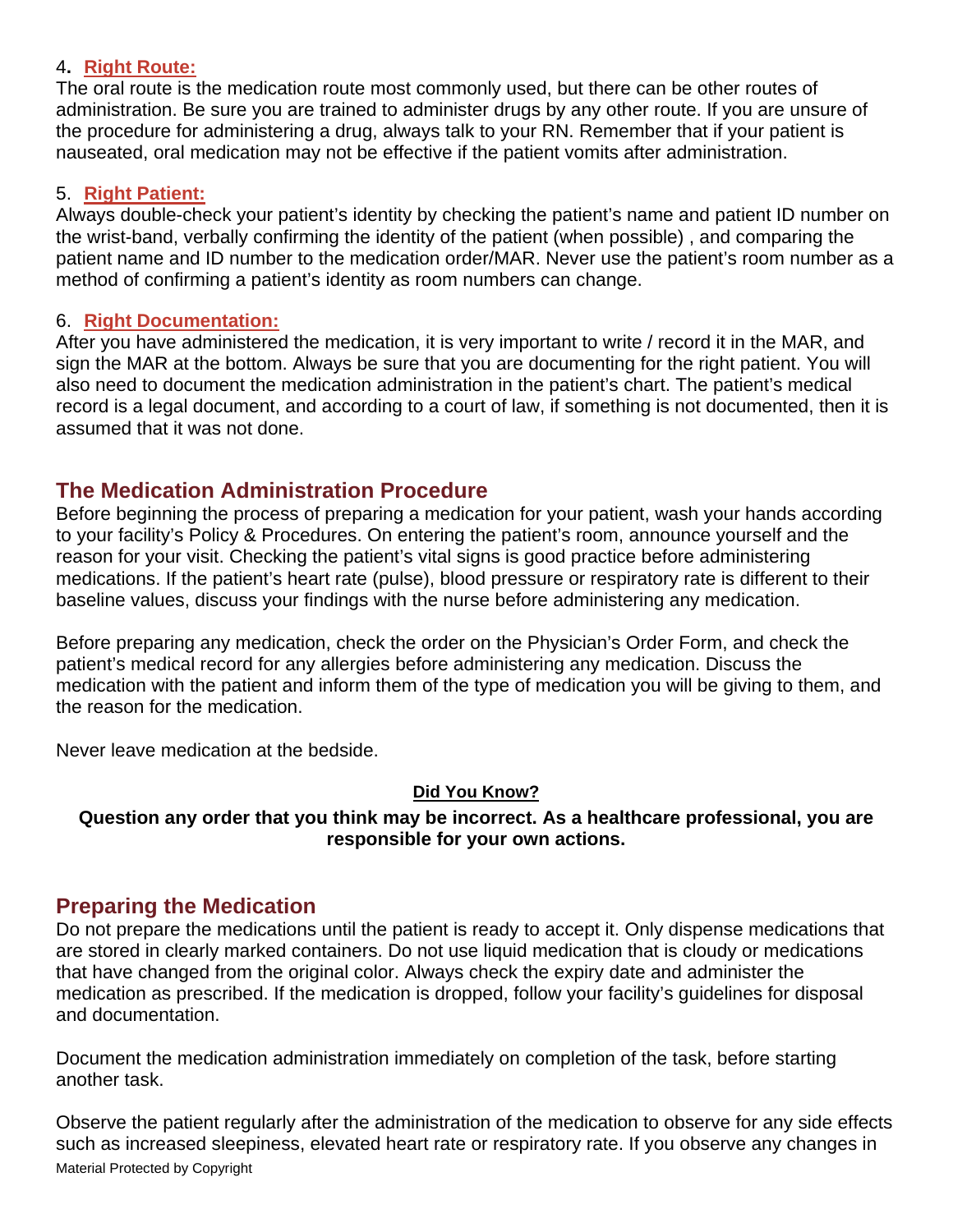the patient's condition, notify the nurse immediately and document your findings.

## **Did You Know?**

**Medications should not be crushed or mixed with food or juice unless specified on the MAR. Crushing a medicine can change the way the medication is released and absorbed by the patient and can result in an accidental overdose.** 

**Medications that are taken with juice may also interact with the juice and cause an adverse reaction. If you are unsure about whether a medication can be crushed or mixed with food, ask your nurse for advice.** 

## **Documentation Tips**

Documentation is a very important responsibility of all healthcare professionals. It is a legal requirement and it also provides information to other healthcare providers to ensure patient safety.

Note the following tips for accurate and complete documentation:

- 1. Always document immediately after administering a medication. If you perform another task before documenting, you take the risk of documenting incorrectly and this can place the patient's safety at risk. Never document that a medication has been given before it is actually given.
- 2. Record the patient's full name, the date and time of giving the medication, the medication name, dosage (amount), route of administration and your full name and title.
- 3. Always write neatly, and do not erase an error or use white-out. Simply place a line through the incorrect entry.
- 4. Make sure each entry is dated and signed.
- 5. If a patient refuses a medication, it must be documented in the patient's notes and reported to the nurse immediately.
- 6. Always document a reason for administering a medication that is "PRN" (as needed), so that the reason for administering the medication is clear. For example, if a stool softener is ordered PRN, you would make a note in the documentation that the stool softener was administered because the patient was complaining about straining during bowel movements.

## **Observing Side Effects and Adverse Reactions**

It is important for the CNA to carefully observe the patient after administering medication, and to report any unusual observations to the nurse. The most common medication side effects of oral medications are nausea and vomiting. Some side effects can be bothersome but others can be life-threatening, such as swelling of the throat and abnormal heart rhythms. A decrease in urine output can be an important side effect that should be reported to the nurse immediately.

Observe the patient closely after giving a medication to see if any reaction to the medication occurs. Any changes in the patient's condition must be communicated in a timely manner. Communication can be in the form of written documentation, or it can be verbal communication.

#### **More Info**

#### **Most medications have side effects, but people can react differently to the same drug at any given time.**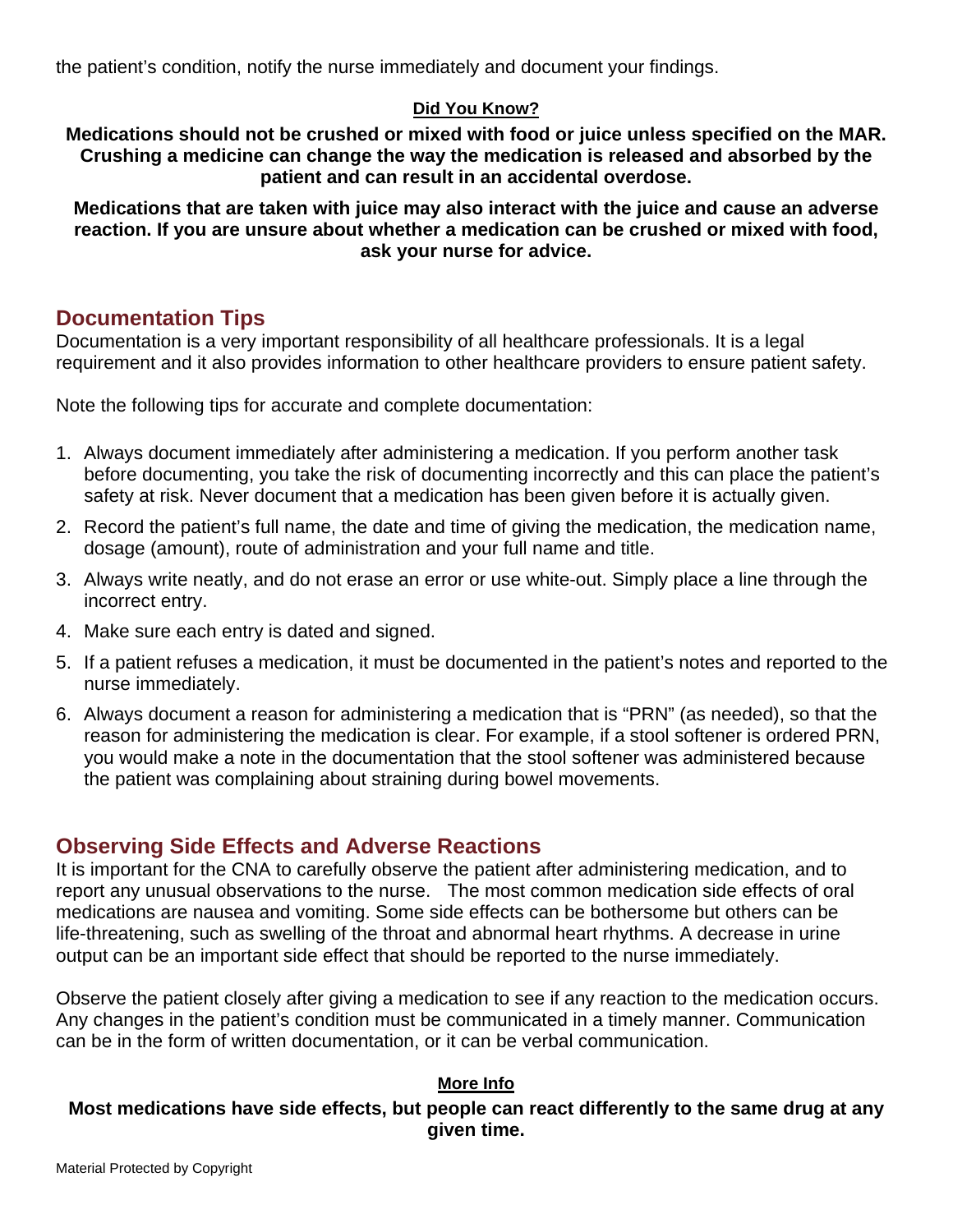# *Please note!*

#### **Ringing in the ears (tinnitus) could be a sign of aspirin toxicity.**

## **Medication Considerations in the Older Patient**

Older patients (seniors) are at greater risk for drug toxicity than younger patients, for several reasons:

- 1. The elderly generally have several chronic illnesses that require medication, and are at greater risk for these medications to interact with each other to produce unwanted side effects.
- 2. The elderly have a slower metabolism, and a decreased ability to metabolize (process) drugs. Age-related changes in the liver, kidneys, central nervous system, and heart make elderly people more vulnerable to medication overdose and side effects.
- 3. Additional medication challenges in the elderly include short-term memory impairment which may cause a person to take incorrect dosages, multiple doses, or even skip doses. Impaired vision may also lead to over-or under-dosage.

## **Medication Interactions**

Some medications can interact badly with other medications, causing harm to a patient. Some medicines can also interact badly with some foods, causing unwanted side-effects.

For example, theophylline is a medication that is used to treat asthma and other lung disorders. This drug contains xanthines, which are also found in tea, coffee and chocolate. Consuming large amounts of these substances while taking theophylline can increases the risk of drug toxicity (overdose).

Certain vitamins and minerals can impact medications too. Large amounts of green leafy vegetables (such as spinach and broccoli) that are high in vitamin K can counteract the effects of drugs given to prevent blood clotting, such as heparin and warfarin.

Dietary fiber also affects drug absorption. Pectin and other soluble fibers slow down the absorption of acetaminophen, a popular painkiller. Bran and other insoluble fibers have a similar effect on digoxin, a major heart medication.

## **Allergies**

A rash or a life threatening reaction can occur at anytime with any medication. An allergy is a bad immune response by the body to a substance to which it is hypersensitive.

A severe form of allergy is called anaphylaxis, and can occur when a patient is exposed to a substance to which he or she is allergic to. This type of allergic reaction calls for emergency management.

Some signs of an allergic reaction may include:

- Itching / hives
- Swelling of the throat / difficulty breathing (dyspnea)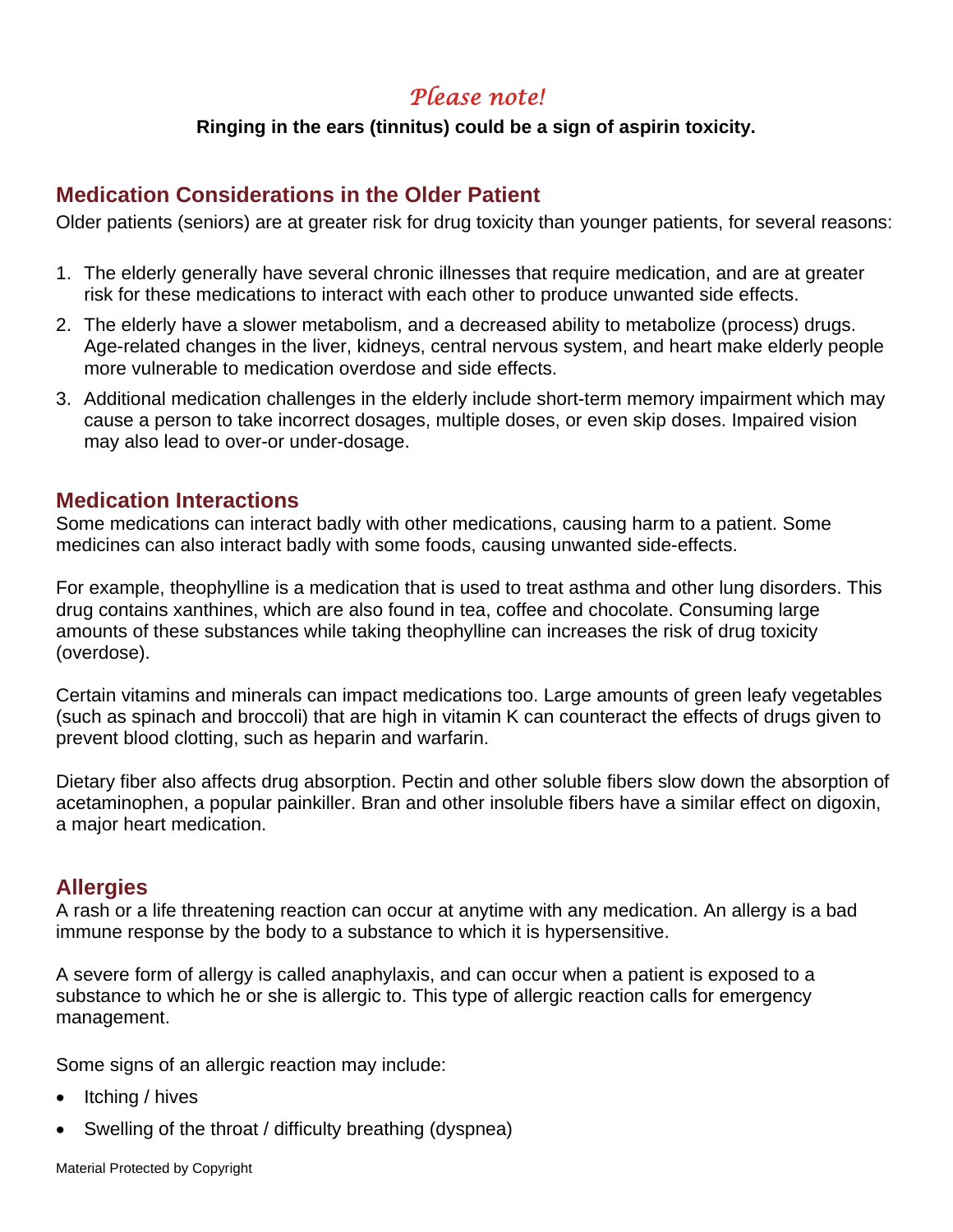- Decreased blood pressure and / or an irregular heart beat (tachycardia)
- Nausea and / or vomiting
- Loss of consciousness

If your patient experiences any of these symptoms, call the nurse immediately.

#### **Did You know?**

**Allergic reactions can occur at any time. An allergic reaction can occur to a particular medication, even when that same medication has been given to the same patient previously, without any bad side-effects.**

## **Common Medication Abbreviations**

The most common abbreviations are:

**Ad lib:** Freely

- **Q.D.:** Every day (daily)
- **Q.O.D.:** Every other day
- **Q.H.S.:** Every night or at bedtime
- **B.I.D.:** Twice a day
- **T.I.D.:** Three times a day
- **Q.I.D.:** Four times a day
- **P.R.N.:** When necessary
- **P.O.:** By mouth
- **SL:** Sublingual (under the tongue)

**Ung:** Ointment

To avoid making a mistake, always ask the nurse for clarification if you are unsure of an abbreviation. If the medication label and the MAR are not the same on any of the 6 Rights of Medication Administration, ask your nurse to check the order with you.

## **Medication Storage**

All medications must be stored safely, and according to the manufacturer's recommendations. If the medication requires refrigeration, do not forget to put the medicine back in the refrigerator after each use. Never store medicine near heat or a window. Some medications need to be protected from light, and others must be stored at room temperature. If medications are out of date, do not throw the medicine away without checking with your nurse first.

#### **Most medications must be locked away at all times.**

## **Medication Errors**

A medication error occurs when the wrong drug or dosage of a drug is given in error to a patient. Medication errors that cause harm are called adverse drug events. According to the Institute of Medicine, 7,000 people per year die from medication errors.

Material Protected by Copyright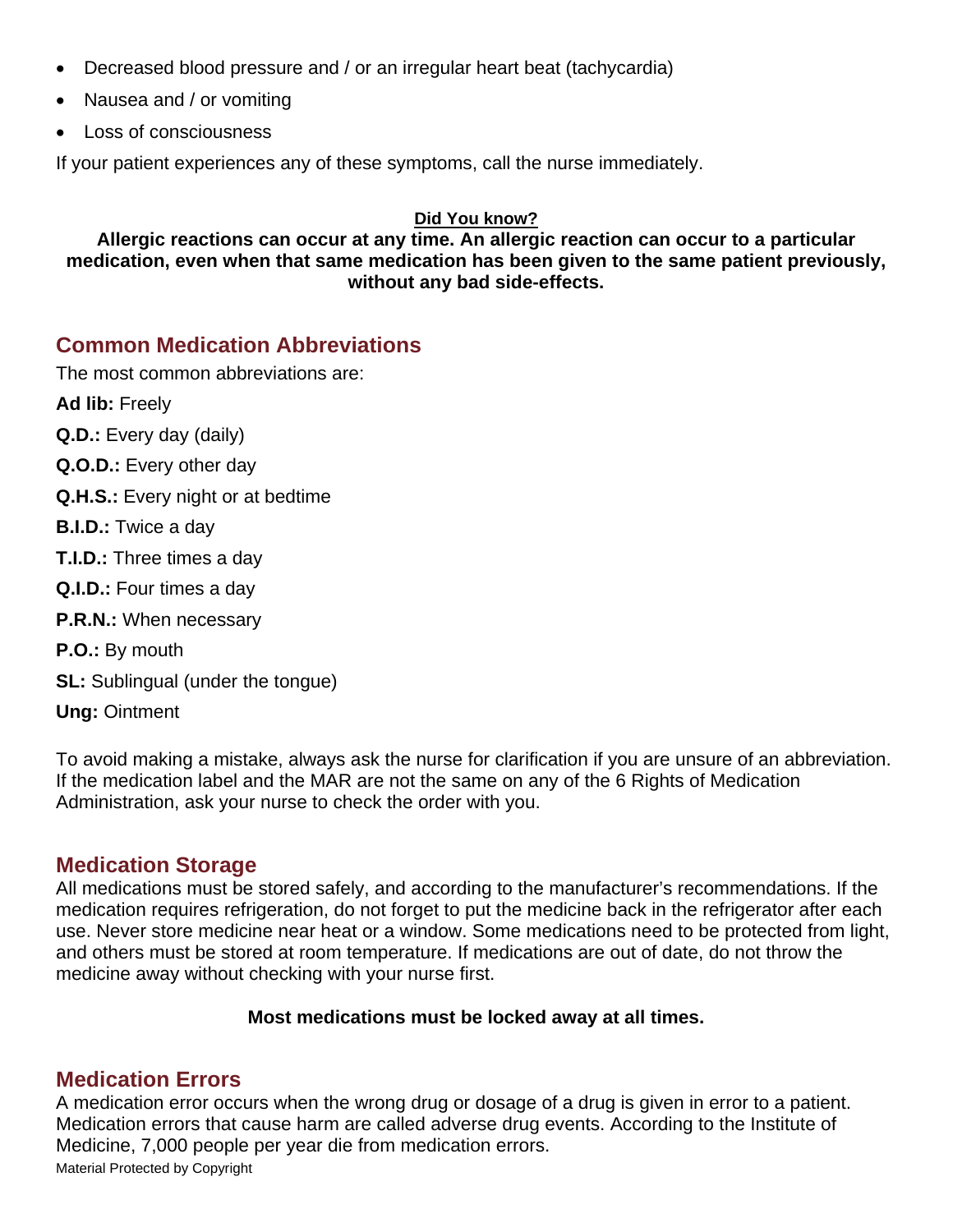The Joint Commission (TJC) has implemented monitoring criteria to assure hospitals are monitoring and practicing safe medication administration.

Potential adverse drug events are called "near misses." In these situations, a medication related event had the potential to cause harm to a patient but did not result in an injury.

Both categories of adverse drug events are concerning to healthcare professionals.

## **Test Yourself**

Potential adverse drug events are called  $\qquad \qquad$ .

#### **Answer: Near misses**

## **Medication Safety & National Patient Safety Goals (NPSGs)**

The National Patient Safety Goals (NPSGs) were originally established in 2002 by The Joint Commission (TJC). TJC uses these NPSGs to help accredited organizations address specific areas of concern in regards to patient safety. These NPSG are updated periodically.

The updated 2013 National Patient Safety Goals require all healthcare organizations improve the effectiveness of communication among caregivers (NPSG 2).

The third NPSG addresses medication safety. All medications and medication containers and other solutions must be correctly labeled in a timely manner and patient medication information must be maintained and communicated accurately to all healthcare professionals (NPSG 3). This NPSG also requires us to use at least two patient identifiers (such as the patient's name and ID number) before administering any medication to a patient.

## **Sound Alike, Look Alike Drugs**

Some medications can look or sound like other drug names, which may lead to potentially harmful medication errors. In 2001, TJC published a Sentinel Event Alert on look-alike and sound-alike drug names. This NPSG recognizes that healthcare practitioners need to be aware of the role drug names play in medication safety as well as system changes that can be made to prevent errors.

#### **Research has shown that breakdowns in communication are the most common cause of medication errors.**

## **Cause of Medication Errors**

The most common causes of medication errors are:

- Poor communication between healthcare providers.
- Poor communication between providers and their patients.
- Sound-alike medication names and medical abbreviations.
- Illegible prescriptions or confusing directions.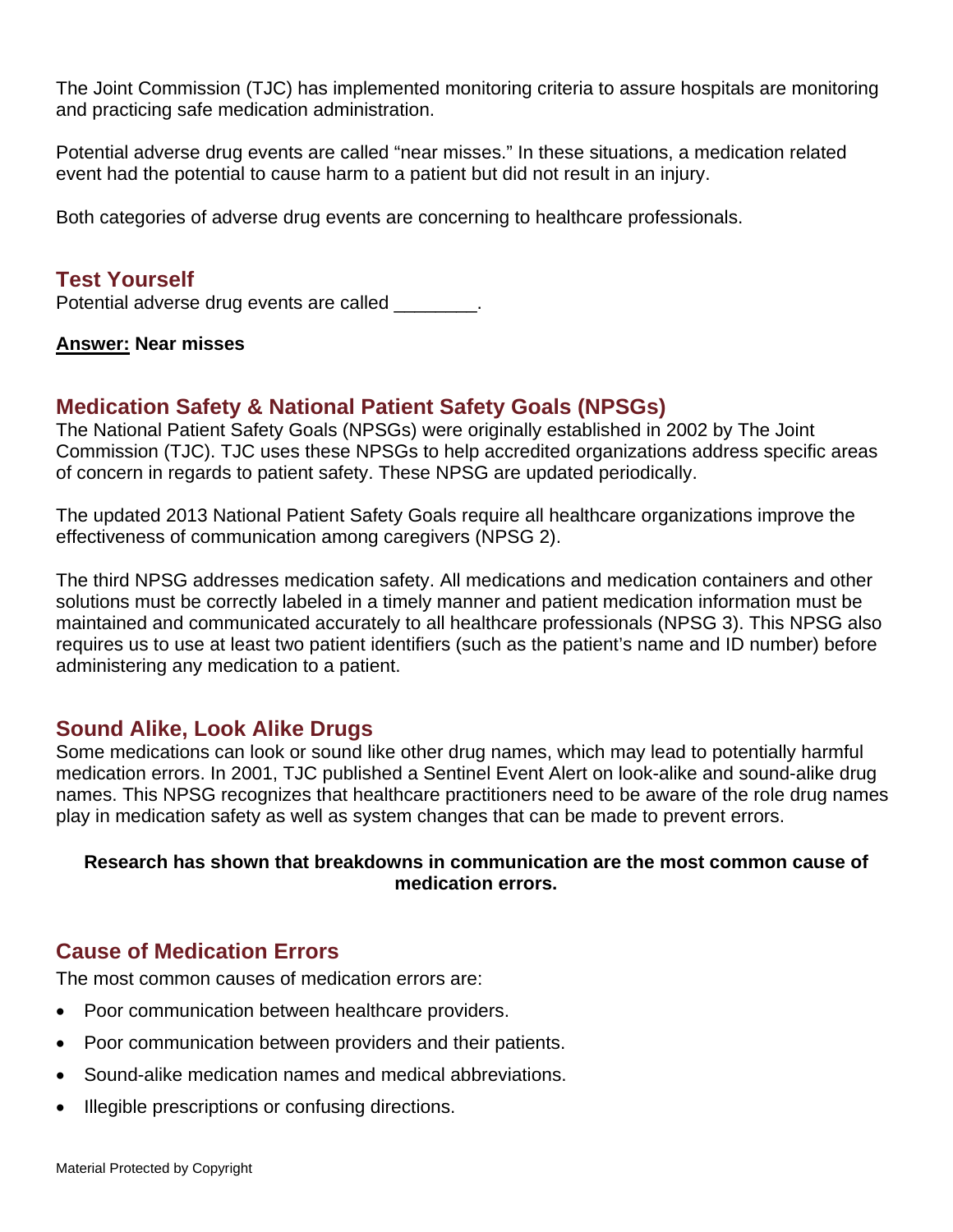# **Why Does a Medication Error Occur?**

Medication errors can occur when the:

- Wrong medication is given to a patient.
- Wrong patient receives a medication prescribed for someone else.
- Incorrect dosage of a prescribed medication is given.
- Medication is given at the wrong time or not given at all.
- Wrong route of administration is used.
- Medication that is prescribed for a patient is not available.

Wrong form of a medication is given, for example a liquid is given instead of a capsule. The medication error should also be documented immediately, in the patient's notes, according to your facility's policy.

## **When a medication error occurs, you must notify the RN immediately.**

## **High-Alert Medications**

High-alert medications are drugs that have a high risk of causing patient harm if used in error. The Institute for Safe Medication Practices (ISMP) has created a list of high-alert medications to help alert healthcare providers recognize the dangers of administering these medications. CNA's should never be required to administer a high-alert medication.

#### **More Info:**

## **High-alert medications include anticoagulants (blood thinners), insulin, sedatives and narcotics.**

## **Conclusion**

Medication errors are preventable, and knowledge is your best defense against making a medication error. Before administering a medication, make sure you review the 6 Rights of Medication Administration and verify the identity of your patient correctly.

Always follow your state and facility guidelines with regard to the types of medications you are allowed to administer. If unsure, check with your RN or supervisor.

Remember that patient safety is your top priority and medication errors can often be avoided by open communication, diligence in preparing and administering medications and accurate and timely documentation.

## **References**

Department of Veterans Affairs [DVA], (2013). The Use of Unlicensed Assistive Personnel (UAP) in Administering Medications. Retrieved Oct 31, 2013 from: http://www.va.gov/vhapublications/ViewPublication.asp?pub\_ID=2872